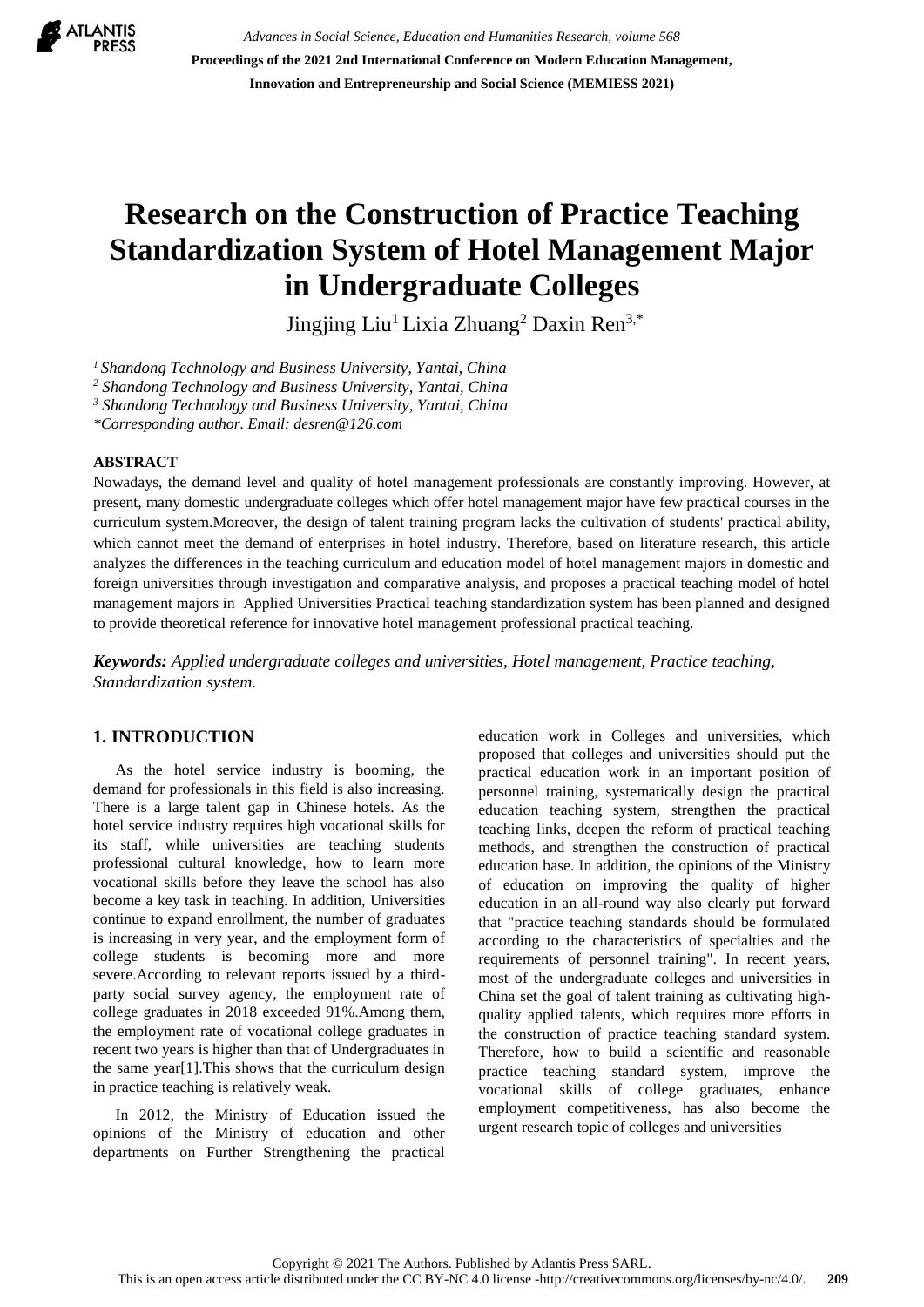

## **2. LITERATURE REVIEW**

At present, scholars at home and abroad have achieved fruitful results in the theoretical research on practical teaching, but most of the research is based on the analysis of the concept and implementation status of practical teaching. There is little research on the standard system of practical teaching of hotel management major in undergraduate colleges, and there is no systematic theoretical system research. J.H (2020) takes the hotel management major of higher vocational colleges as an example to discuss the construction strategy of the teaching system of hotel management major in Higher Vocational Colleges Based on the cultivation of innovation and entrepreneurship ability [2]. L.W (2020) proposed to actively build an "integrated" practical teaching system of hotel management in Higher Vocational Colleges through effective innovation of teaching concept and teaching mode [3]. Taking Sanya University as an example, X.Y (2011) studied the basic idea of building the practical teaching system platform of hotel management major [4]. C.G(2012) put forward the importance of practical teaching of hotel management major in the research report, and pointed out that only through the practical teaching in the teaching process can we ensure the effectiveness of teaching[5]. S.Q et.al (2014) pointed out in their research that the construction of practical teaching system is the top-level design of practical teaching of application-oriented undergraduate majors, which has important practical significance for the cultivation of application-oriented talents, strengthening the status of practical teaching and improving the quality of practical teaching.Y. X (2015) put forward the Reform Countermeasures of constructing a scientific and reasonable practical teaching target system of hotel management specialty, constructing and reforming the practical teaching materials and contents of hotel management specialty, integrating a variety of practical teaching methods and other practical teaching contents and methods of application-oriented hotel management specialty [6].

## **3. COMPARISON OF TEACHING MODES OF HOTEL MANAGEMENT MAJOR IN DOMESTIC AND FOREIGN UNIVERSITIES**

Due to the late establishment of hotel management major in Chinese universities, compared with some famous universities with this major abroad, the curriculum and practice teaching system are different. At present, the practice teaching mode for hotel management major in domestic colleges and universities is relatively single, most of which are limited to extracurricular social practice. In addition, there is a lack of teachers in Colleges and universities, and most of them have no business experience; Because of the lack of funds and scientific practice teaching system, many extracurricular social practice has not really realized its value. It is difficult to further improve students' practical ability. For this practical major, some foreign colleges and universities have formulated a set of perfect talent training plan for "teaching" and "learning" in teaching in order to cultivate talents who can be competent for enterprise work out of school, starting from the curriculum setting, the selection of teaching materials and the innovation of teaching methods. Professional curriculum, not only limited to hotel management curriculum, extends to tourism, aviation and food, so that students can master the theoretical knowledge of various fields related to the hotel. This study compares the teaching modes of hotel management major in domestic and foreign universities from three aspects: curriculum, teaching materials and teaching methods. The details are shown in Table 1 below.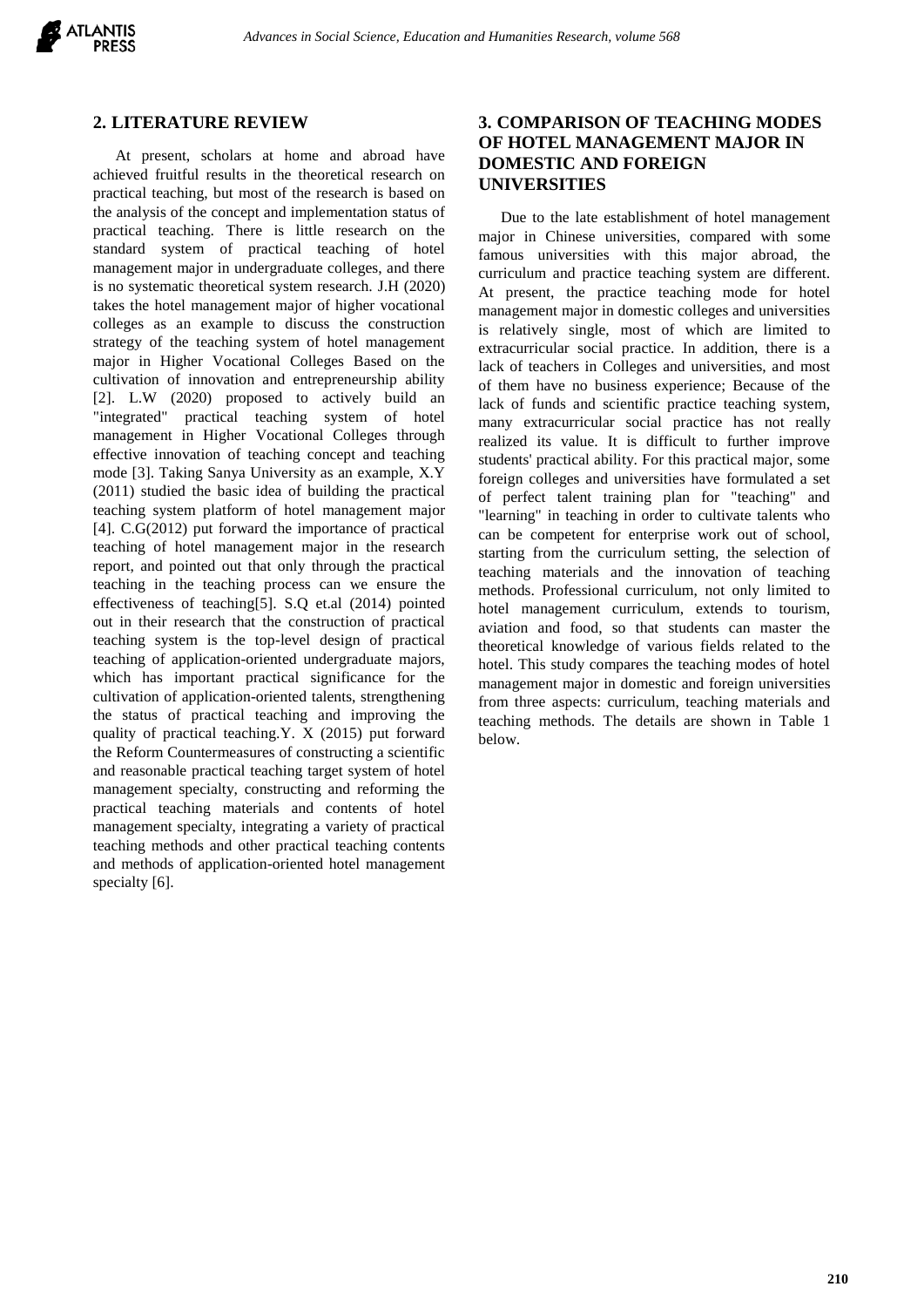|                   | Domestic university                                                                                                                       | Foreign university                                                                                                                                                                           |  |  |  |
|-------------------|-------------------------------------------------------------------------------------------------------------------------------------------|----------------------------------------------------------------------------------------------------------------------------------------------------------------------------------------------|--|--|--|
|                   | 1. Mainly theoretical courses                                                                                                             | 1. The course involves theoretical knowledge in                                                                                                                                              |  |  |  |
| Curriculum design | To cultivate theoretical talents with strong various fields related to hotel management.                                                  |                                                                                                                                                                                              |  |  |  |
|                   | foundation but lack of<br>theoretical                                                                                                     | practical <sub>2</sub> . Training applied talents with strong practical                                                                                                                      |  |  |  |
|                   | experience.                                                                                                                               | ability and solid theoretical knowledge                                                                                                                                                      |  |  |  |
| Text book         |                                                                                                                                           | 1. The most advanced foreign language original                                                                                                                                               |  |  |  |
|                   | 1. Content update is slow<br>2. Theoretical knowledge                                                                                     | textbooks.                                                                                                                                                                                   |  |  |  |
|                   |                                                                                                                                           | 2. Practical teaching materials                                                                                                                                                              |  |  |  |
| Teaching Mode     | 1. Multimedia and other modern teaching means<br>2. Single teaching method: Professor type<br>3. Indoctrination Teaching: mainly teachers | 1. Multimedia and other modern teaching means<br>2. Diversified teaching methods: teachers teach<br>students to publish off campus practice<br>3. "Self directed" Teaching: Student Oriented |  |  |  |

|  | Table 1. Comparison of teaching modes of hotel management major in domestic and foreign universities |  |  |  |
|--|------------------------------------------------------------------------------------------------------|--|--|--|
|  |                                                                                                      |  |  |  |

## **4. CONSTRUCTION OF PRACTICE TEACHING STANDARD SYSTEM OF HOTEL MANAGEMENT MAJOR IN UNDERGRADUATE COLLEGE**

## *4.1. Construct Diversified Professional Courses Around Talent Training Objectives*

The overall curriculum design of hotel management major is the basis of constructing the practical teaching system, and a diversified curriculum system is constructed around the talent training scheme. From the basic knowledge, practical training, innovation ability training to design professional curriculum system. Establish a "professional + experience + innovation" multiple talent training mode [6]. The teaching content focuses on the most cutting-edge theoretical knowledge, and offers the cutting-edge course of hotel management, so that students can really master the most basic key points of hotel management. Practical training is to strengthen the cultivation of students' practical ability, and truly achieve the mode of "teaching" by teachers and "learning" by students' practical operation. Innovation ability training is to cultivate students' ability of self discovery, analysis and problem-solving. Through the construction of practical training platform inside and outside the school, it can promote the improvement of students' innovation ability and the development of comprehensive personality, so as to realize the perfect docking of students' practical ability and professional ability required by the industry.

Knowles and other scholars have proposed that adult learners are "self-directed" in their research. The focus of adult teaching is the learning process, not the learning content. The task of teachers is not to teach but to guide. In teaching, we should change the traditional teaching mode of teachers giving lectures and students attending lectures, and adopt the innovative method of "students giving lectures and teachers evaluating courses". This model of teachers' guidance and analysis and other students' participation in discussion can greatly improve the students' awareness of learning autonomy, and can obtain more knowledge in the process of their own learning and teaching [7].

## *4.2. Innovate Practice Teaching Mode and Optimize Practice Teaching Path*

Starting from the classroom teaching mode, optimize the reform. A very important point in the reform of practice teaching is the reform and innovation of classroom teaching mode. This is the main channel to achieve the goal of personnel training and the key link to ensure the quality of education and teaching. Return the classroom to the students, students are the main body of learning, classroom is the main place for students to learn, teachers have no right to say a word, to really understand the scientific process of learning, with discussion instead of telling, with interaction to change the passive, with debate instead of asking questions. The proportion of College Students' practical practice in classroom teaching. Simulate the actual operation in the hotel service industry [8].

In addition, we work with cooperative enterprises to build campus training facilities, employ hotel staff as our special teachers, and provide students with relevant knowledge teaching and vocational skills training. Increase the proportion of practice courses in school, and carry out targeted practice course teaching for participating in relevant professional skills competition.

At the same time, the proportion of off campus practice teaching should be increased when the personnel training program is formulated. The practical